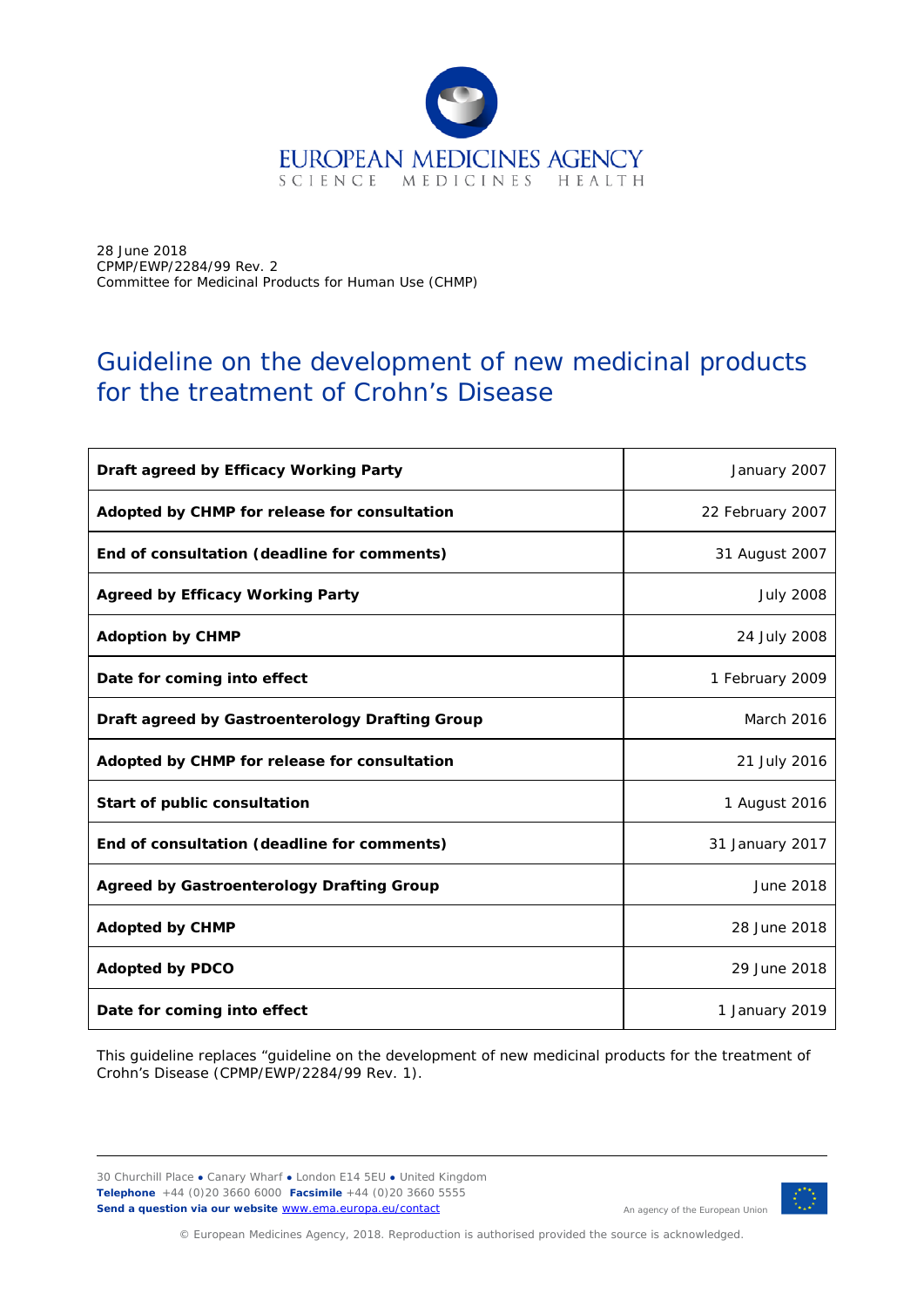| Keywords | Inflammatory bowel disease, Crohn's disease, CDAI, PCDAI, mucosal       |
|----------|-------------------------------------------------------------------------|
|          | healing, patient reported outcome (PRO), health related Quality of Life |
|          | (HrQoL)                                                                 |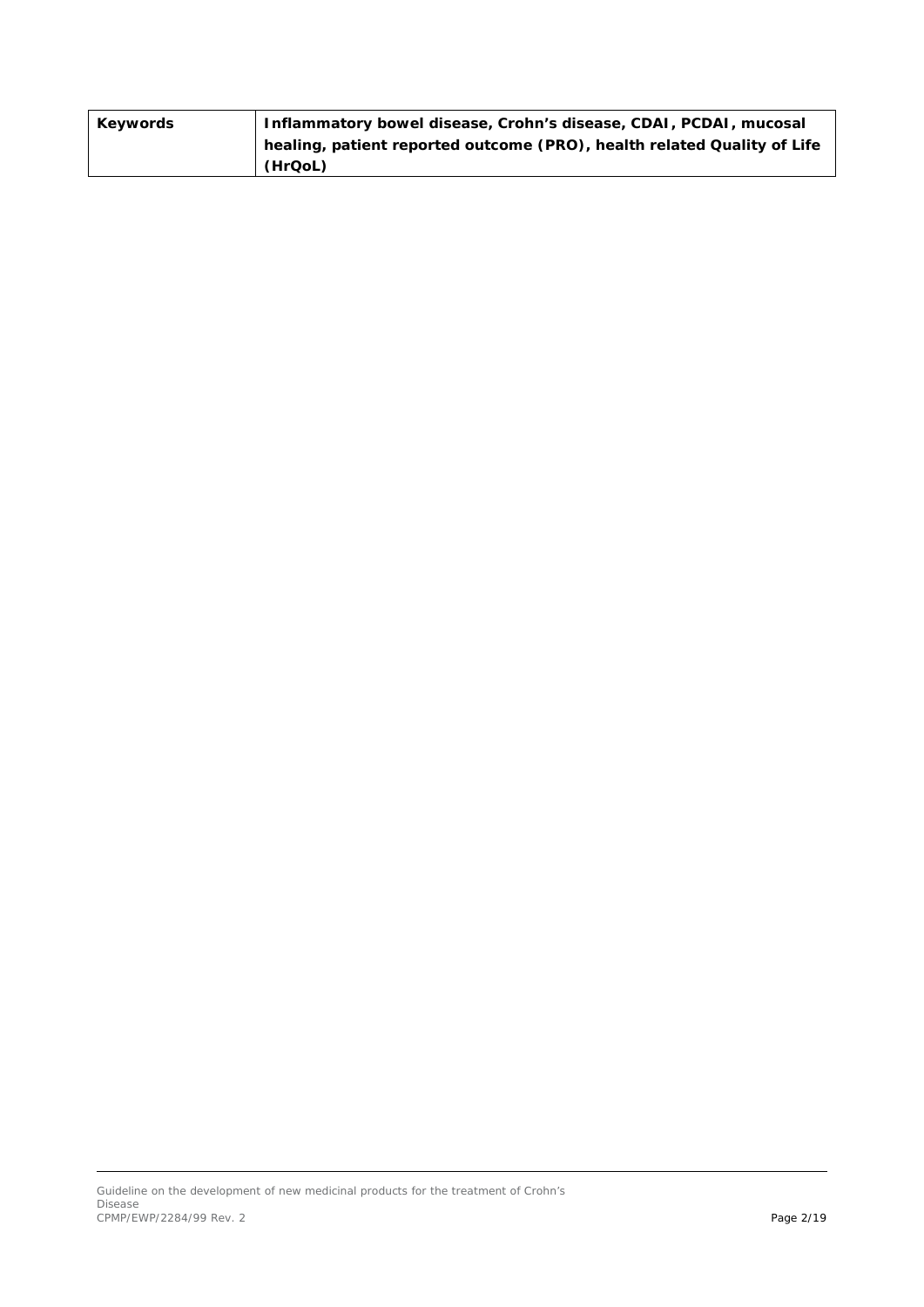# Guideline on the development of new medicinal products for the treatment of Crohn's Disease

## **Table of contents**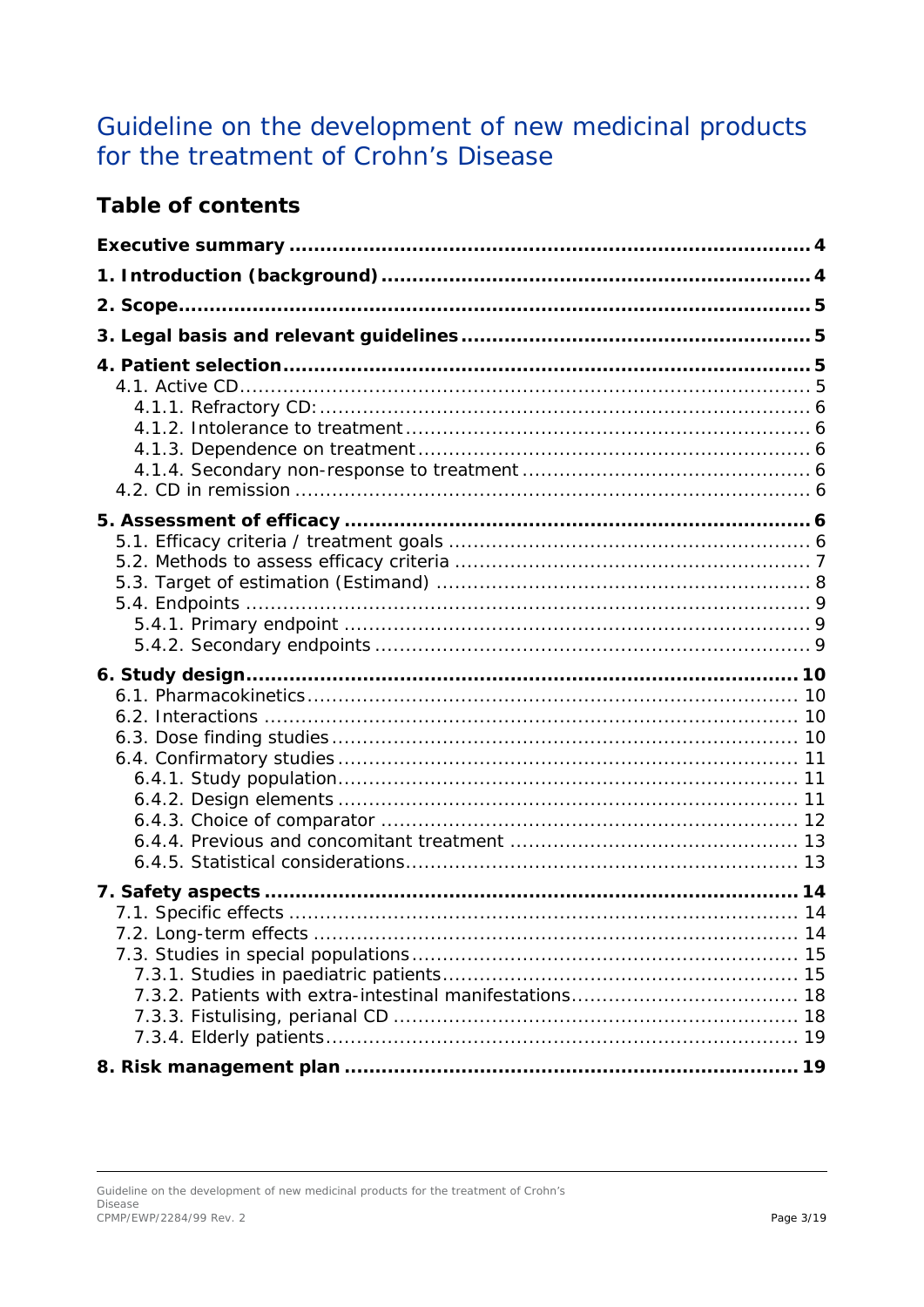## <span id="page-3-0"></span>**Executive summary**

This is the 2nd revision of the Guideline on the development of new medicinal products for the treatment of Crohn's Disease (CD).

The main aim of this 2nd revision was to update the guidance on the design of studies in adult patients, especially on potential claims, primary and secondary endpoints, and comparators. It is also intended to give further guidance regarding the possibility for extrapolation from adults, or the need to generate separate data in children and to give recommendations regarding the exploration of PK/PD in paediatric drug development.

## <span id="page-3-1"></span>**1. Introduction (background)**

CD is a chronic relapsing, remitting inflammatory disease of the gastrointestinal tract, the cause of which remains unknown. Some patients may have a continuously clinically active disease. The disease affects the gastrointestinal tract discontinuously from mouth to anus, but most commonly the disease is located both in ileum and colon (approximately 40%), followed by a disease in the small bowel only (approximately 30%), in the colon only (approximately 25%), and other locations (approximately 5%). It occurs in all ages with a higher incidence in the younger population and there is no marked sex difference. The incidence of CD in European countries is estimated to be 6-8.5/100.000. Recent epidemiological studies have found increased mortality risk in patients with severe CD and most individuals experience an impact of the disease on their daily life.

In the absence of specific markers or aetiological mechanisms, a diagnosis is usually based on composite clinical and pathological features and the exclusion of alternative disease states. CD has been classified by disease phenotype into primarily inflammatory disease, stricturing disease or penetrating disease modified by the presence of upper gastrointestinal or perianal disease (Montreal classification 2005). Over the course of the disease, phenotype commonly changes from predominantly inflammatory disease to stricturing and/or penetrating disease.

The symptoms are partly determined by the anatomical location and the severity of the disease and there may be no direct correlation between an individual's symptoms and endoscopic and radiological findings. The major signs and symptoms are diarrhoea, abdominal pain and weight loss. Physical findings reflect the site and severity of the pathology. Abdominal tenderness or presence of an abdominal mass reflects serosal inflammation or abscess formation. Perianal manifestations are common (up to 20% of patients). Extraintestinal manifestations include ocular inflammation, arthropathies, skin lesions and a spectrum of hepatic diseases. Due to their transmural nature, inflammatory lesions can result in the formation of strictures, fistulae and penetration, which can lead to obstruction and abscesses, respectively.

Remission can be achieved either by medical treatment or surgery. Medical therapy recommended by clinical guidelines includes corticosteroids, immunosuppressant drugs and biologics (anti-tumour necrosis factor (TNF) α agents and adhesion molecule inhibitors). Nutritional support also has a role as primary therapy (in children) or as adjunct to other treatment. When medical treatment is unsuccessful or with certain complications, surgery is indicated. More than 70% of patients with ileal disease will require surgery at least once during the course of their disease.

Guideline on the development of new medicinal products for the treatment of Crohn's Disease CPMP/EWP/2284/99 Rev. 2 Page 4/19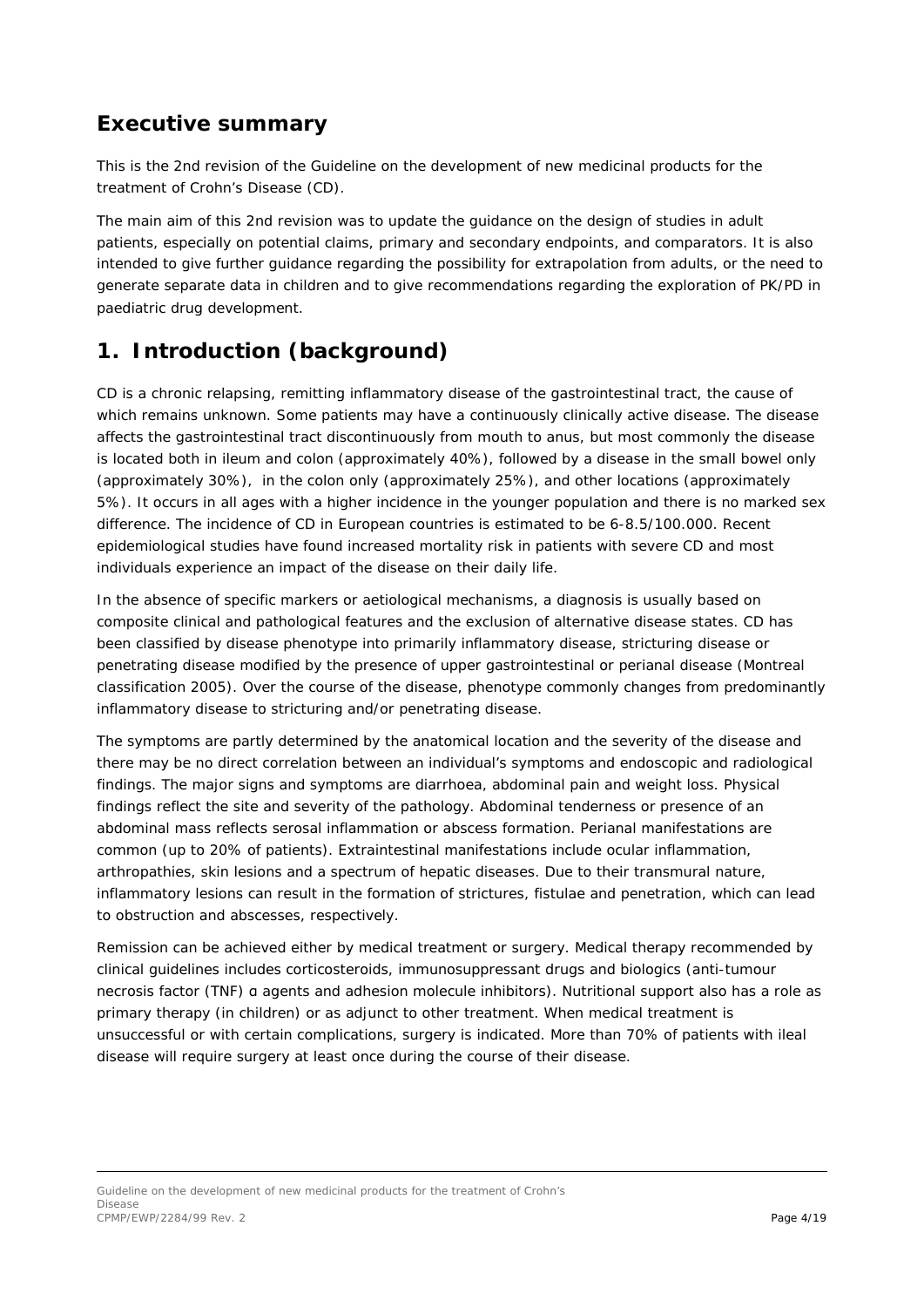## <span id="page-4-0"></span>**2. Scope**

Guidance is provided on the EU regulatory position on the main topics of the clinical development of new medicinal products in the treatment of patients with CD. This document is aimed to replace the 'Guideline on the development of medicinal products for the treatment of CD' (CPMP/EWP/2284/99 rev 1). Generic drug development is not covered.

## <span id="page-4-1"></span>**3. Legal basis and relevant guidelines**

This Guideline should be read in conjunction with the introduction and general principles of Annex I to Directive 2001/83/EC, as amended, and all other relevant EU and ICH guidelines. These include, but are not limited to:

- Points to Consider on Multiplicity Issues in Clinical Trials (EMA/CPMP/EWP/908/99).
- Guideline on Missing Data in Confirmatory Clinical Trials (EMA/CPMP/EWP/1776/99).
- Reflection Paper on the regulatory guidance for the use of Health-Related Quality of Life (HRQL) measures in the evaluation of medicinal products (CHPM/EWP/139391/04).
- Guideline on the role of pharmacokinetics in the development of medicinal products in the paediatric population (EMEA/CHMP/EWP/147013/2004 Corrigendum).
- Guideline on Risk Management Systems for Medicinal Products for Human Use (EMEA/CHMP/96268/2005).
- ICH E9 Note for Guidance on Statistical Principles for Clinical Trials (CPMP/ICH/363/96).

### <span id="page-4-2"></span>**4. Patient selection**

### <span id="page-4-3"></span>*4.1. Active CD*

The majority of patients experiences periods of active disease, which is defined by clinical signs and symptoms, as well as evidence of mucosal inflammation.

Thus, in addition to signs and symptoms of active disease, patients included in clinical trials aiming at demonstrating efficacy in active disease should have evidence of active mucosal inflammation documented by recent (within 3 months) endoscopy (ileocolonic disease) and/or imaging of the small intestine (e.g. capsule endoscopy) (small intestinal disease only). MRE and the derived scores can be used to aid diagnosis (especially also for extraluminal and upper GI disease), but can currently not be accepted as outcome measure, until final validation is available. Adjudication of endoscopic/image evidence of activity should be performed, preferably by central reading of the examinations. If decentralised reading of examination is performed, standardization of reading should be demonstrated. Histological evaluation prior to inclusion is usually expected in order to establish the diagnosis. The use of biomarkers of inflammation (C-reactive protein (CRP), faecal calprotectin) is encouraged but currently available biomarkers cannot provide stand-alone evidence of inflammation.

Patients can be categorised according to their response to previous treatments into:

Guideline on the development of new medicinal products for the treatment of Crohn's Disease CPMP/EWP/2284/99 Rev. 2 Page 5/19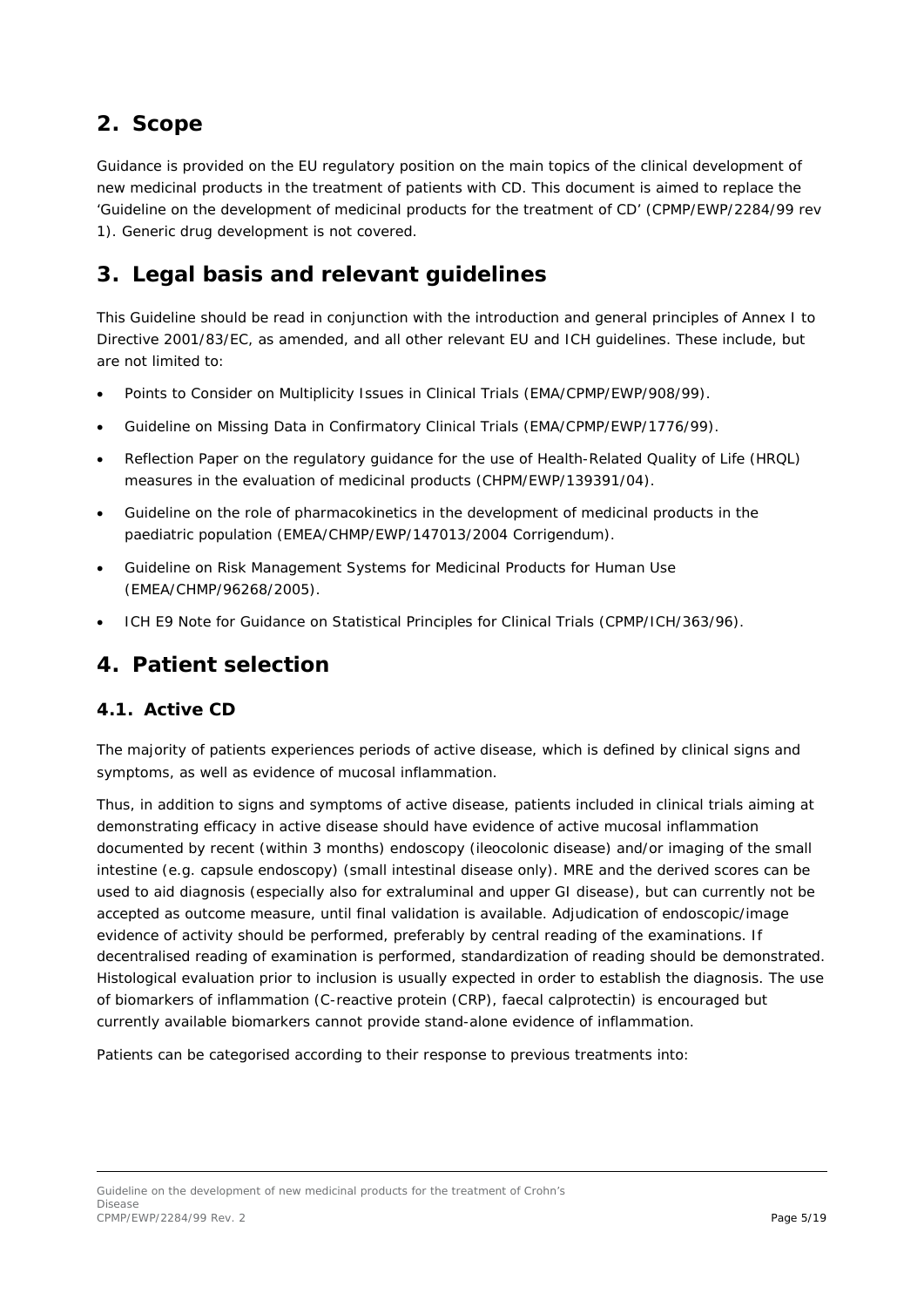### <span id="page-5-0"></span>**4.1.1. Refractory CD:**

Patients with evidence of active inflammation despite an adequate course of treatment with a specific drug (or group of drugs) can be categorised as being refractory to that drug (or group of drugs). The exact definition of "adequate course of treatment" (i.e. dosage and duration of treatment) must be pre-specified (prior to inclusion), clearly defined and adequately justified. For corticosteroids, the definitions of refractoriness as proposed by ECCO are considered acceptable. For biologicals, this primary lack of effect is usually referred to as primary non-response.

### <span id="page-5-1"></span>**4.1.2. Intolerance to treatment**

Patients with evidence of serious side effects precluding continued treatment with a specific drug can be categorised as being intolerant to that drug (or group of drugs). The exact definition of what type of side effects preclude continued treatment must be pre-specified, clearly defined and adequately justified.

### <span id="page-5-2"></span>**4.1.3. Dependence on treatment**

Patients who respond to treatment but flare upon discontinuation may be categorized as having dependent (to that treatment) disease. The exact definition of dependence in terms of severity and timely course of flares must be pre-specified, clearly defined and adequately justified.

For corticosteroids, the definitions of dependence as proposed by ECCO are considered acceptable.

#### <span id="page-5-3"></span>**4.1.4. Secondary non-response to treatment**

For biologicals, it may be relevant to distinguish between refractoriness (primary non-response, please see above) on one side and loss of response (secondary non-response) on the other side. Patients having had an initial response to the drug but subsequently losing the response is categorised as being secondary non-responders to that drug. What constitutes an initial response should be pre-specified, clearly defined and adequately justified.

### <span id="page-5-4"></span>*4.2. CD in remission*

Patients with mucosal healing (MH) (for the purpose of this guideline MH is defined as absence of macroscopic signs of active inflammation as judged by endoscopy) who have no or very mild symptoms and signs are considered in remission. The precise definitions depend on the instruments used to assess mucosal inflammation and symptoms (please see below). As previously stated, MRE and the derived scores can be used to aid diagnosis (especially also for extraluminal and upper GI disease), but can currently not be accepted as outcome measure, until final/acceptablevalidation is available.

### <span id="page-5-5"></span>**5. Assessment of efficacy**

### <span id="page-5-6"></span>*5.1. Efficacy criteria / treatment goals*

The goal of treatment of Crohn's disease (CD) is achieving and maintaining symptomatic and endoscopic remission.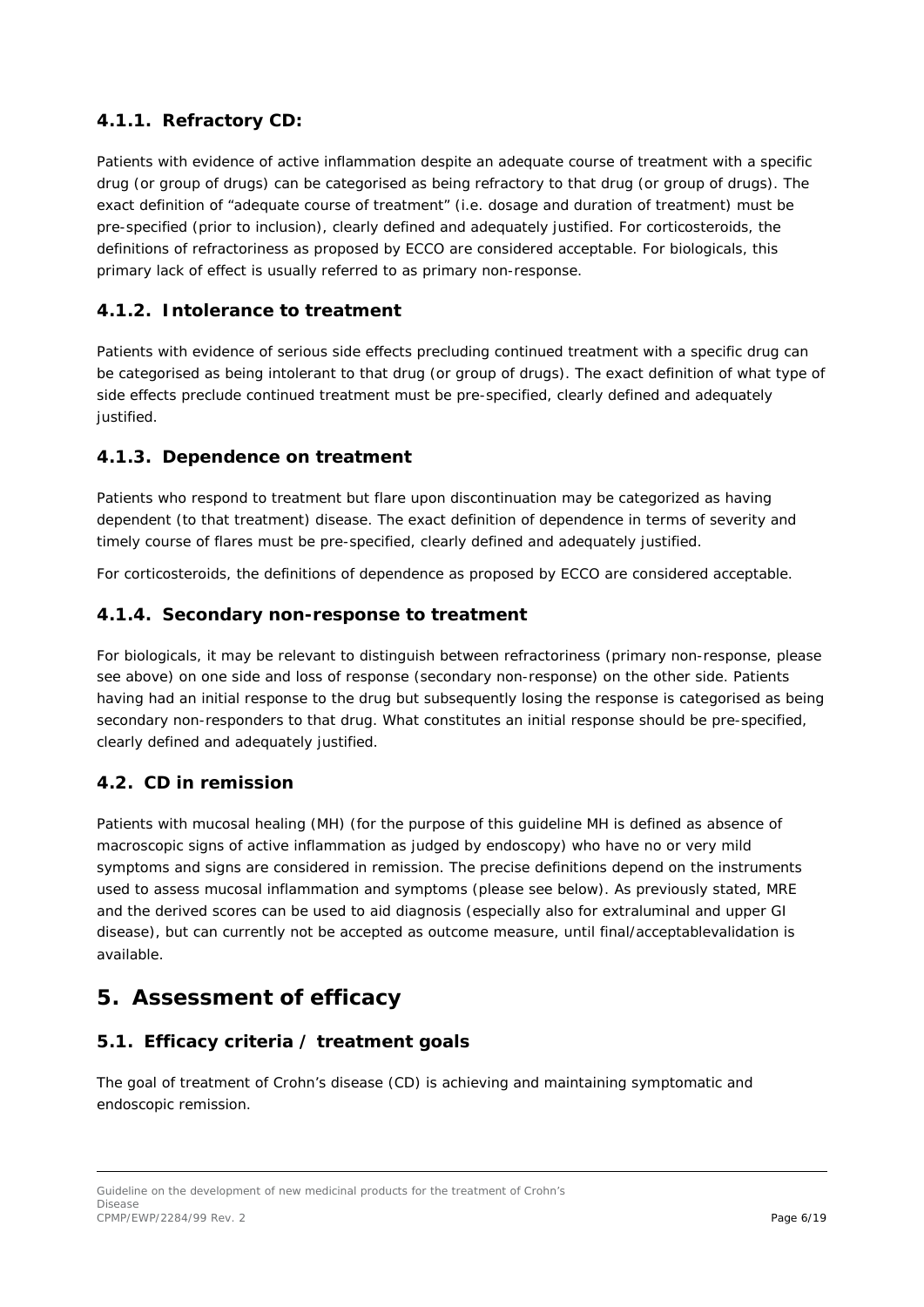The historical paradigm for the treatment of CD has been highly influenced by the limited availability of treatment options, mainly consisting of (systemic) corticosteroids and "conventional" immunosuppressants (such as AZA and MP), dividing the treatment phases into an induction and a maintenance of remission phase, owing to the well known facts that corticosteroids are acting quickly to induce remission, but are unsuitable to maintain remission in long-term treatment (and induce relevant undesirable effects), and that conventional immunosuppressants are usually not suitable to induce a fast response, but can be used to maintain remission once achieved by other means. Similarly, the paradigm has also been reflected in guidelines of learned societies which repeatedly described the aims of treatment being "induction and maintenance of remission".

However, following the introduction of TNF-inhibitors (and more recently integrin-inhibitors) which are intended for continuous long-term treatment to induce remission and prevent relapse, the treatment paradigms have changed making the distinction between the induction and maintenance phases less relevant. Nevertheless, the distinction between induction and maintenance of remission may still be relevant for new drugs that due to e.g. either slow onset of action or long-term safety problems are only suitable for one or the other of the previously mentioned treatment phases.

### <span id="page-6-0"></span>*5.2. Methods to assess efficacy criteria*

New drugs intended for the treatment of CD is expected to provide symptomatic relief to the patient based on a documented effect on the inflammatory process. Apart from demonstrating that the symptomatic effect is indeed related to a positive effect on the disease process, the latter element is considered essential as there is evidence that lack of control of inflammation even in the presence of control of symptoms is correlated with poor long-term outcome.

While Crohn's Disease Activity Index (CDAI), combining both patient reported data and surrogate markers of inflammation, has previously been used extensively in clinical trials in CD, both reliability and validity of this index has been questioned. The reproducibility of the CDAI may be limited, as significant inter-observer variability even in the hands of experienced clinicians has been observed. Furthermore, many of the components of the CDAI are subject to interpretation and may be biased. Consequently, the use of this index as a primary endpoint for future studies is discouraged.

Instead of a combined index such as CDAI, symptoms and inflammation should be evaluated independently. A significant effect on both aspects of the disease is required (co primary endpoints). Symptomatic relief should be evaluated by patient reported outcomes (PRO). This guideline therefore recommends the further development and validation of PRO instruments for the use as primary outcome parameter in clinical trials in CD. Such an instrument should include the clinically important symptoms of CD, e.g. abdominal pain and soft stool frequency. An instrument to be used as primary outcome measure in pivotal clinical trials in CD should be rigorously validated. For instruments including two or more parameters it is expected that response definition include response in at least one parameter and no worsening in the other parameters. In the interim phase until a validated PRO has been developed, the patient reported outcomes derived from CDAI diary items may be appropriate (e.g. PRO2 or PRO3, Aliment Pharmacol Ther 2015; 41: 77–86).

Mucosal inflammation should be evaluated by endoscopy. The grade of mucosal inflammation should be evaluated by a validated scale, e.g. CDEIS (CD Endoscopic Index of Severity) or SES-CD (Simple Endoscopic Score for CD). Although not validated as a method of assessing efficacy in clinical trials, MRE is widely used for clinical evaluation of patients, in particular patients with extensive small bowel involvement. MRE may be used for assessment of efficacy only if, in the future, it is fully validated.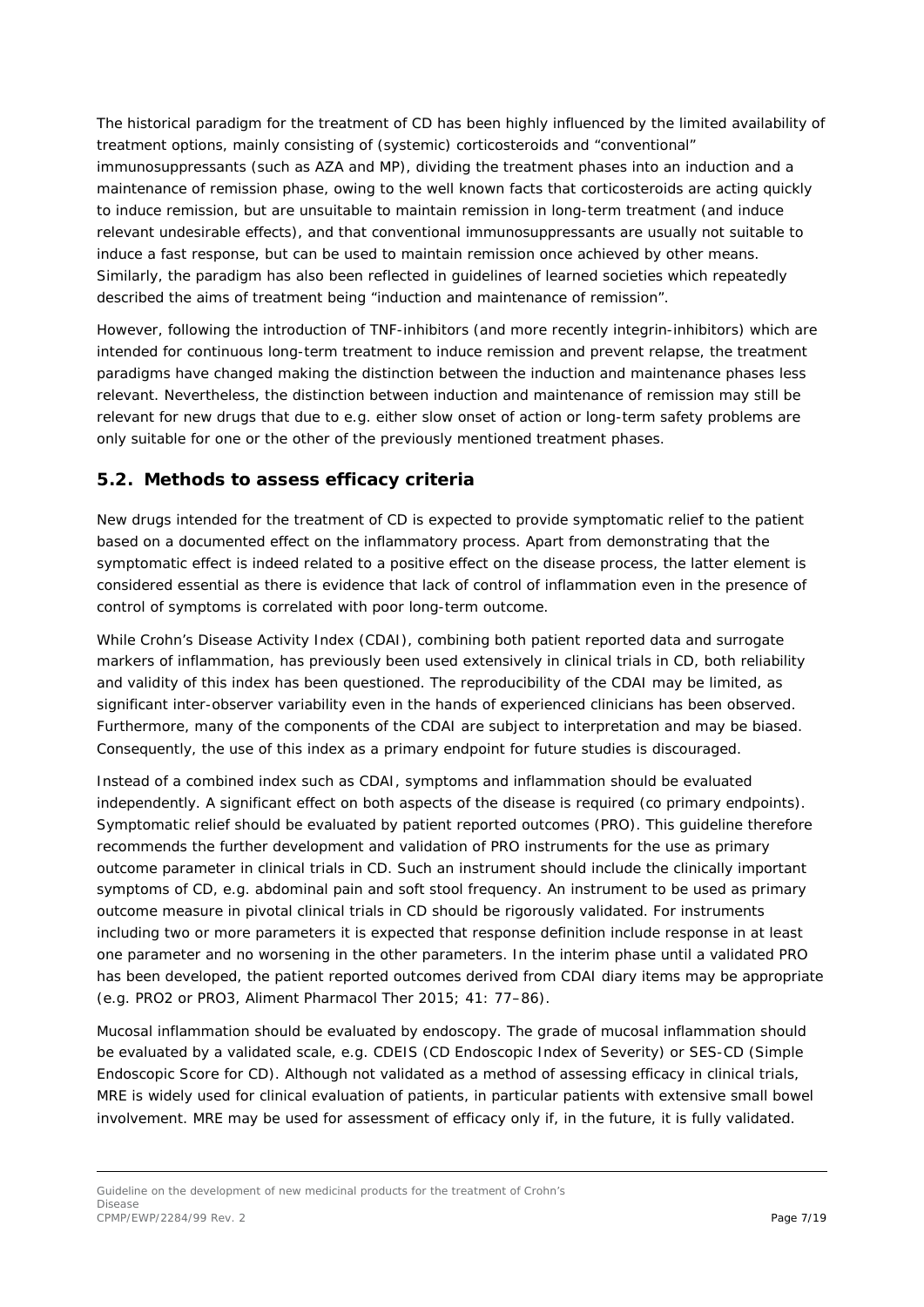Surrogate markers of inflammation, such as CRP and faecal calprotectin are considered supplementary but cannot replace direct evaluation of inflammation.

### <span id="page-7-0"></span>*5.3. Target of estimation (Estimand)*

The scientific question(s) of interest, i.e., what the trial seeks to address and ultimately, the target(s) of estimation (estimand) should be clearly specified. Trial planning, design, conduct, analysis and interpretation must be aligned with the estimand. Please refer to ICH E9(R1) Draft Addendum on estimands and Sensitivity Analysis in Clinical Trials (EMA/CHMP/ICH/436221/2017).

The primary targets of estimation should estimate treatment effects based on the achievement (induction of remission/short term treatment) or maintenance (maintenance of remission/long term treatment) of symptomatic and endoscopic remission. In the specification of each estimand, events that may occur after treatment is initiated (called intercurrent events) and that may affect the interpretation of the variable of interest must be reflected. Relevant events to consider include treatment discontinuation (due to lack of tolerability, lack of efficacy or disease progression etc.) and changes in other medications including use of rescue medication, change in background therapy, failing to taper steroids according to the protocol-planned fixed schedule, or use of prohibited medication.

The most appropriate strategy for handling the intercurrent event "treatment discontinuation" may depend on the therapeutic intent. If the therapeutic intent is inducing remission in the short term, the effect of the treatment on endoscopic and symptomatic remission regardless of treatment discontinuation could be of primary interest (i.e. a treatment policy strategy discussed in the addendum). However, if the therapeutic intent is maintaining remission or demonstration of effect in the long-term, it is recommended that a patient who discontinues treatment prematurely is considered as being unsuccessfully treated, particularly if the reason for discontinuation is treatment-related, because CD is a chronic disease requiring long-term treatment (i.e. the composite strategy discussed in the addendum is appropriate).

In the Crohn's disease setting, where other therapies are available, the use of rescue medication, and in particular, the initiation of corticosteroid treatment irrespectively of such being foreseen or not in the trial protocol should also be considered as a failure of the study drug (composite strategy) independently from the therapeutic intent. If steroids that are tapered are used as background medication, a failure to taper steroids according to the protocol-planned fixed schedule can be considered as a special case of rescue therapy. However, a minor deviation from the tapering schedule does not necessarily have to be considered as an intercurrent event that should be treated as a treatment failure. It has to be pre-specified and justified what constitutes such minor deviations.

If a composite strategy for addressing treatment discontinuation or changes in other medications is appropriate, occurence of the intercurrent event is included as a component of the co-primary endpoints, considering occurrence as non-response.

For secondary objectives where the treatment effect is measured as success or failure, similar considerations apply as for the primary target of estimation. However, secondary objectives where an evaluation on a continuous scale is most appropriate, an alternative approach is required. A proposal for an appropriate strategy to address intercurrent events should be made on a case by case basis, reflecting that treatment discontinuation, at least in the long term, and use of other medications can be considered as failures of study drug. It is not generally of interest to estimate the effect if all patients had remained on treatment. However, as a treatment strategy including long-term steroid use is undesirable, the treatment effect disregarding steroid intake (or failure to taper steroids) is usually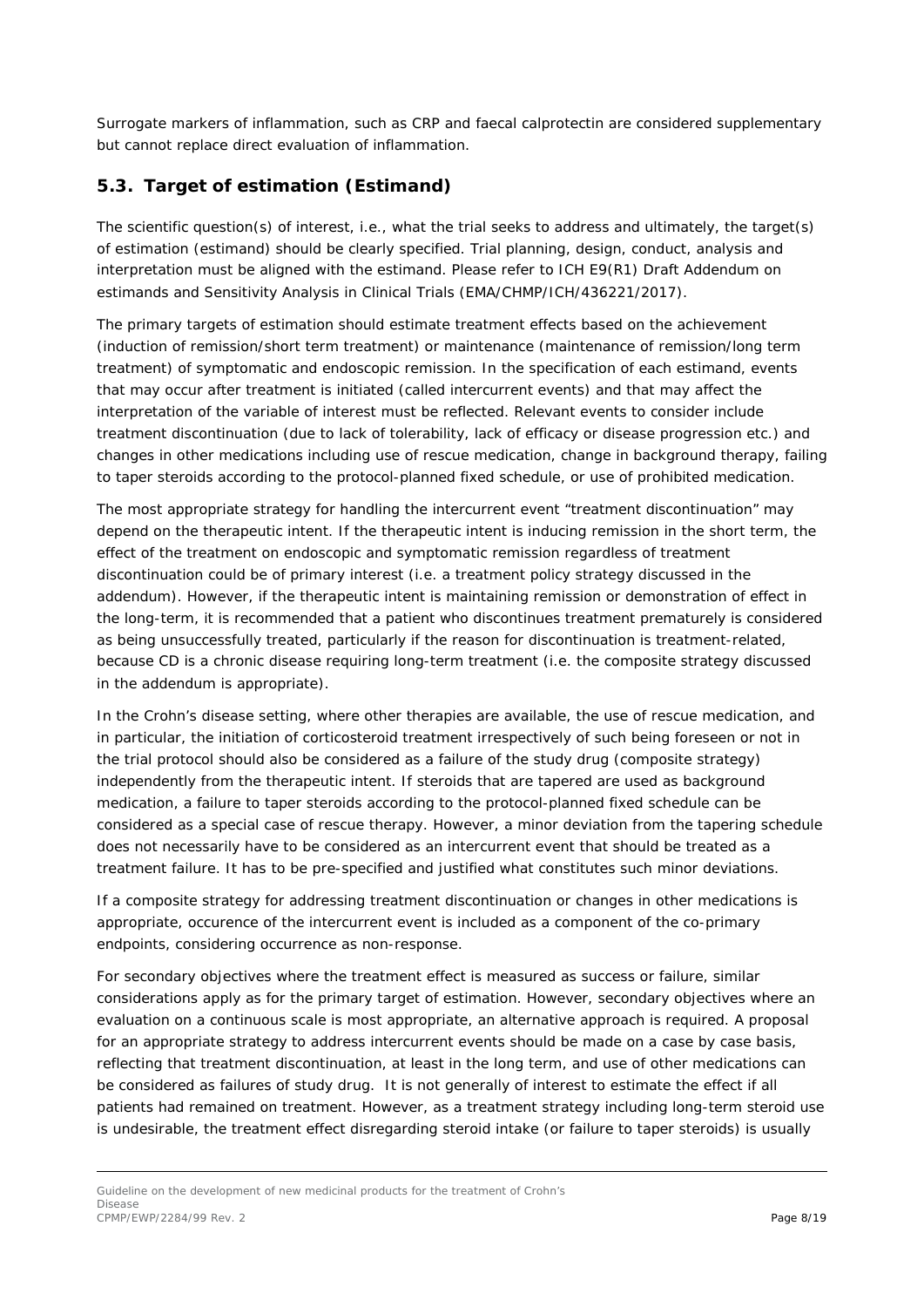not of interest when steroid intake has a positive influence on the outcome (i.e. a treatment policy strategy should not be used).

### <span id="page-8-0"></span>*5.4. Endpoints*

#### <span id="page-8-1"></span>**5.4.1. Primary endpoint**

The primary endpoint in studies in luminal CD should be the co-primary evaluation of symptomatic remission and endoscopic remission.

Consequently, co-primary endpoints of treatment should concern:

- 1) The proportion of patients with symptomatic remission, and
- 2) The proportion of patients with endoscopic remission.

Symptomatic remission should be defined and justified according to the instruments used for evaluation, e.g. when symptoms are evaluated by PRO2, a score less than 8 may be used for defining symptomatic remission and when mucosal healing is evaluated by CDEIS, a score 0 to 2 can be used for defining remission in terms of mucosal inflammation.

As outlined above, symptomatic remission and MH should be considered co-primary endpoints. However, as listed below, achieving both symptomatic remission and endoscopic remission (for the individual patient) is considered an important secondary endpoint. The timing of measuring the two coprimary endpoints depends on the aim of the treatment (please see below) as well as the pharmacodynamic properties of the test drug. A different time-point for the assessment of mucosal healing and symptomatic remission may be acceptable.

If re-randomisation study designs are chosen (see below), improvements of the mucosal appearance (response) may also be acceptable to be used as part of the primary evaluation for the induction phase, depending on the anticipated speed of onset of action. In any case, if "improvement levels" below endoscopic remission are chosen as part of the primary evaluation, the choice should be justified by its clinical meaningfulness. In addition, in these cases, it is of utmost importance to include mucosal healing for the primary evaluation after the end of the randomised withdrawal phase.

#### <span id="page-8-2"></span>**5.4.2. Secondary endpoints**

The following secondary endpoints should be reported

- Patients achieving both MH and symptomatic remission
- Patients achieving response. Response should be defined according to the instruments used for evaluating symptoms and endoscopic appearance.
- Patients achieving remission defined more stringently than for the primary endpoint (if a less stringent approach has been chosen for the primary endpoint) or vice-versa
- In studies where steroids are not tapered at time of evaluation of the primary endpoint (i.e. shortterm induction studies as stated above),
	- o proportions of patients in whom either or both symptomatic and endoscopic remission are achieved without concomitant steroid treatment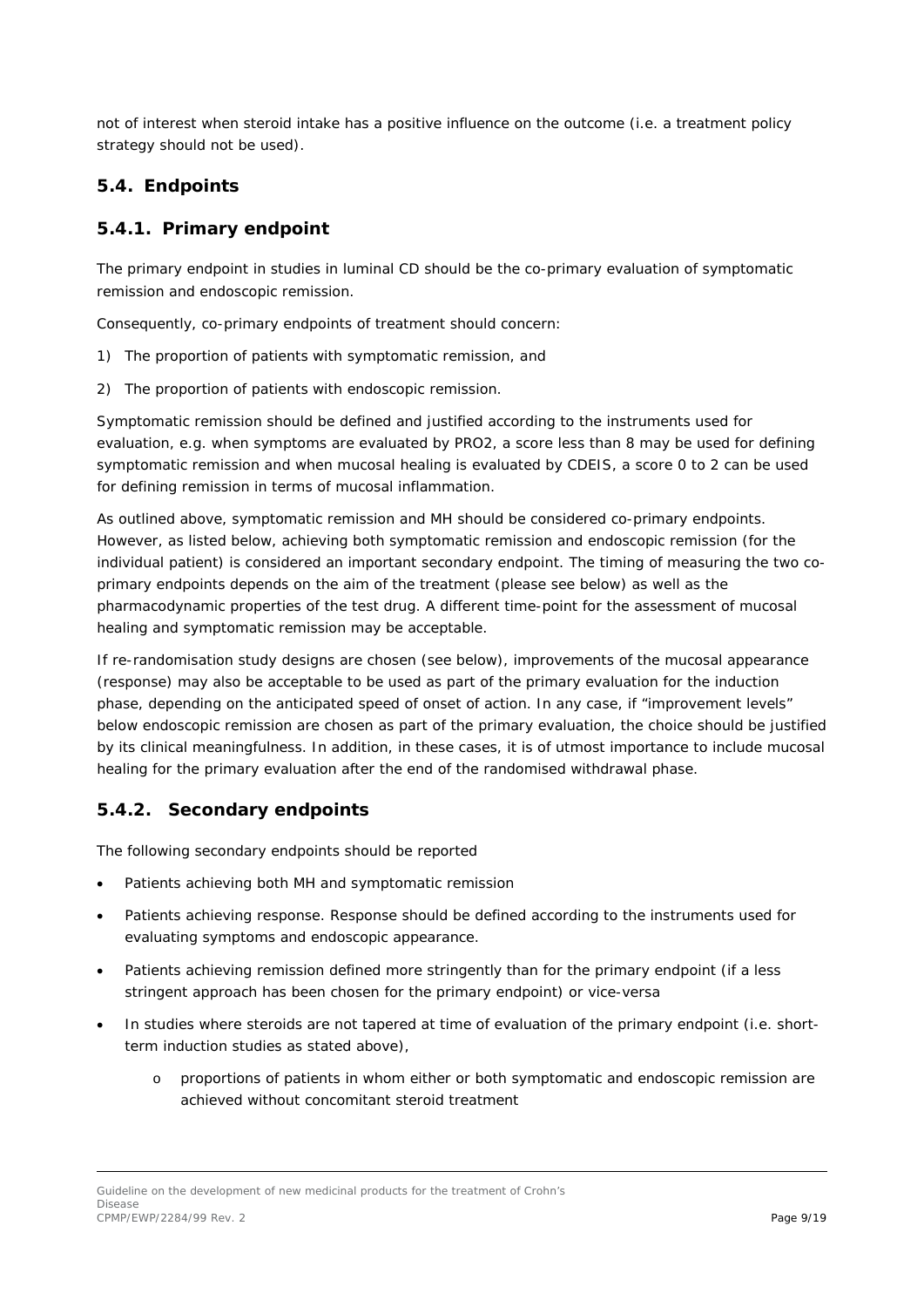- o proportions of patients in whom either or both symptomatic and endoscopic remission are achieved at particular doses of concomitant steroid treatment (e.g. 5, 10 or 20 mg prednisolone or equivalent).
- Numerical, separate evaluations of the individual components of the symptom score, and of MH score
- Histological evaluation of mucosal inflammation, including number of patients achieving histological normalisation
- Individual patients achieving MH, judged endoscopically, as well as combined symptomatic, biomarker (=normalisation of faecal calprotectin) and histological normalisation
- Changes in stool frequency
- Laboratory measures of inflammation (e.g. faecal calprotectin)
- Time to remission (symptom scores and biomarkers only)
- Time to response (symptom scores and biomarkers only)

The following secondary endpoints may be reported

- Validated QoL measurement (please see EMA Reflection Paper on the regulatory guidance for the use of Health-Related Quality of Life (HRQL) measures in the evaluation of medicinal products), e.g., inflammatory bowel disease questionnaire (IBDQ)
	- Reduction in surgical procedures.
	- CDAI score

Additional secondary endpoints may be included if adequately justified.

## <span id="page-9-0"></span>**6. Study design**

#### <span id="page-9-1"></span>*6.1. Pharmacokinetics*

The pharmacokinetic properties of the medicinal product should be thoroughly investigated in accordance with relevant guidelines regarding interactions, special populations (elderly and paediatric, renal and hepatic patients), and specific quality aspects (locally applied drugs, proteins and monoclonal antibodies).

#### <span id="page-9-2"></span>*6.2. Interactions*

Interaction studies should be performed in accordance with the relevant guidelines. Efficacy and safety implications for concomitant drugs likely to be co-administered in clinical practice (e.g. glucocorticoids, immunosuppressants) should be evaluated.

#### <span id="page-9-3"></span>*6.3. Dose finding studies*

For the dose response ICH E4 guidance Dose-Response Information to Support Drug Registration should be considered. Evaluation of multiple doses is recommended. Placebo controlled, randomized, double blind and parallel group design is recommended. Duration of the phase 2 dose finding study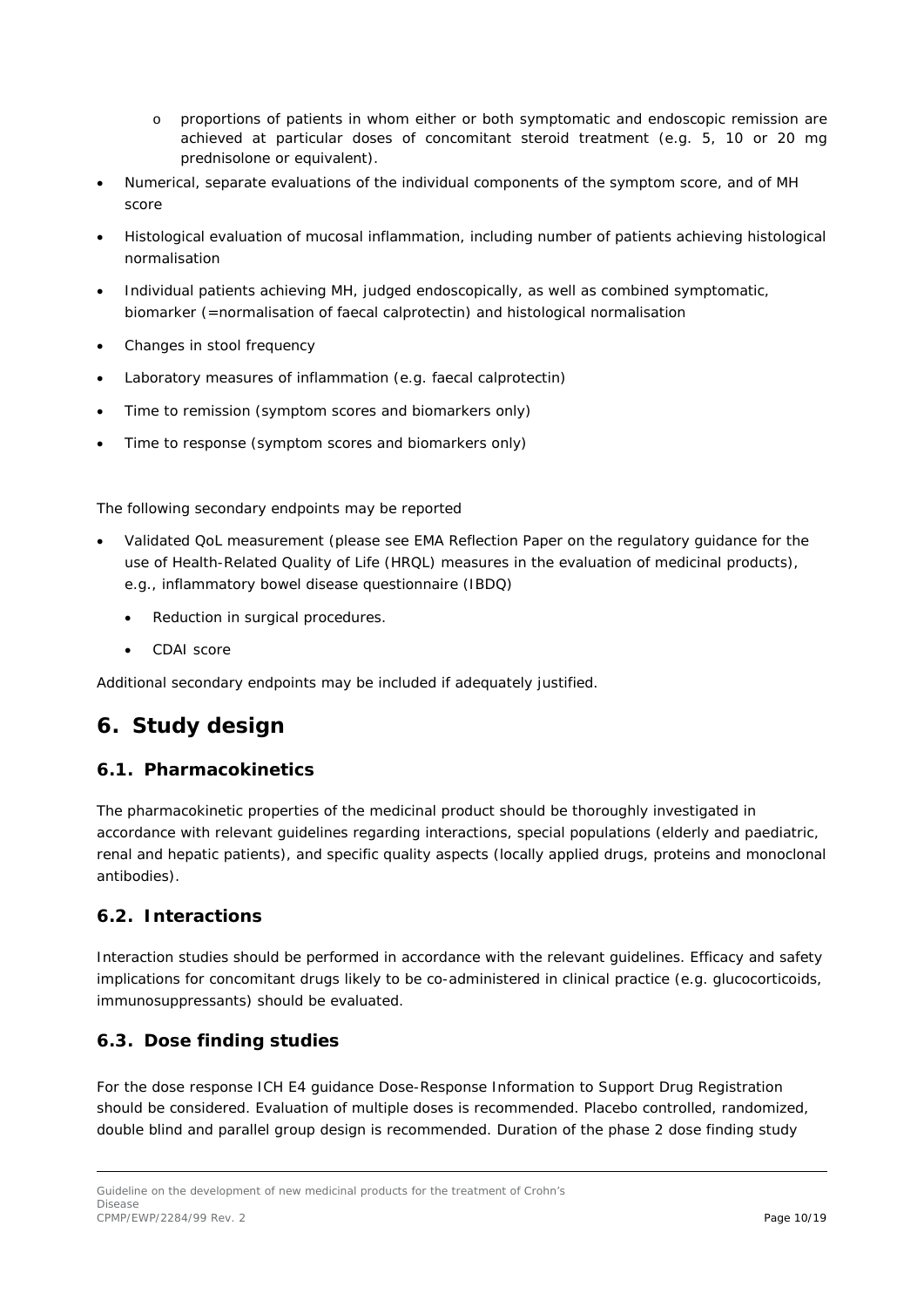depends on the treatment goal as well as pharmacodynamic properties/safety profile/mode of action of the drug and the chosen endpoints but should generally not be shorter than 4-8 weeks.

### <span id="page-10-0"></span>*6.4. Confirmatory studies*

### <span id="page-10-1"></span>**6.4.1. Study population**

Patients included in studies for the treatment of active disease should have evidence of active disease as outlined in section 4. Minimal levels of symptoms and mucosal inflammation needed for inclusion should be defined. Degree and extent of mucosal inflammation should be documented by recent endoscopic and histological examination (within 3 months) of the gastrointestinal tract. As stated above radiologic imaging studies (including MRE) may be used for documenting extent of disease but can only be used for evaluation of drug effect provided that a fully validated scale is utilized. At time of publication of this guideline no such scale is available. The site of the disease and associated complications must be recorded.

As there are currently no established or widely accepted fully validated PROs, inclusion criteria based on signs and symptoms may use the CDAI score (e.g. at least 220) or alternatively PRO's based on symptom subscores of the CDAI, e.g. the "PRO2" (e.g. of at least 14) or the "PRO3" (e.g. of at least 22) (Aliment Pharmacol Ther 2015; 41: 77–86) may be used until a validated scale is available, but patients included must also have a certain minimal level of mucosal inflammation (e.g. a score >8 when using CDEIS or a score >6 when using SES-CD. For patients with isolated ileal disease the subscore for the ileal segment may be used). The choice of study population should reflect the proposed indication. Patients included should be well characterised especially as regards disease phenotype (inflammatory/stricturing/fistulising), duration, disease activity, complications, localisation, prior treatment and smoking status. The minimum time from onset of symptoms should be at least 3 months at inclusion. Shorter duration of disease has to be justified and care must be taken to avoid inclusion of patients with infectious diarrhoea and bile salt diarrhoea as well with irritable bowel syndrome.

#### <span id="page-10-2"></span>**6.4.2. Design elements**

#### *6.4.2.1. Studies for a general claim of "treatment of CD"*

Clinical trials in CD should be randomized, with parallel active comparator and/or placebo treatment arms, and double-blinded. To fulfil a claim for the treatment of CD, it is expected that at least two confirmatory trials are provided, which could be performed in different disease stages (e.g. early CD that has failed standard, non-biologic treatment or CD that failed on multiple treatments, including biologics). The choice of the disease population determines the indication. If studies (e.g. add-on design) require stable disease severity on immunosuppressants such as thiopurines, this medication should be given for at least the time required for the clinical effect to be fully established and at the clinically optimal dose prior to initiating treatment with the test drug. For all studies, the criteria for use of rescue drugs should be pre-defined. Preferably, rescue drugs are standardised. Assessment of relevant subpopulation or subgroup analyses should be prospectively planned. Preferably, patients should be stratified according to previous treatment and/or background treatment.

Both, short-term and long-term efficacy should be demonstrated and therefore, two time-points have to be part of the primary evaluations (see above). Depending on the design of the trials, statistically significant effects would need to be demonstrated at both early (6-12 weeks), as well as late (6-12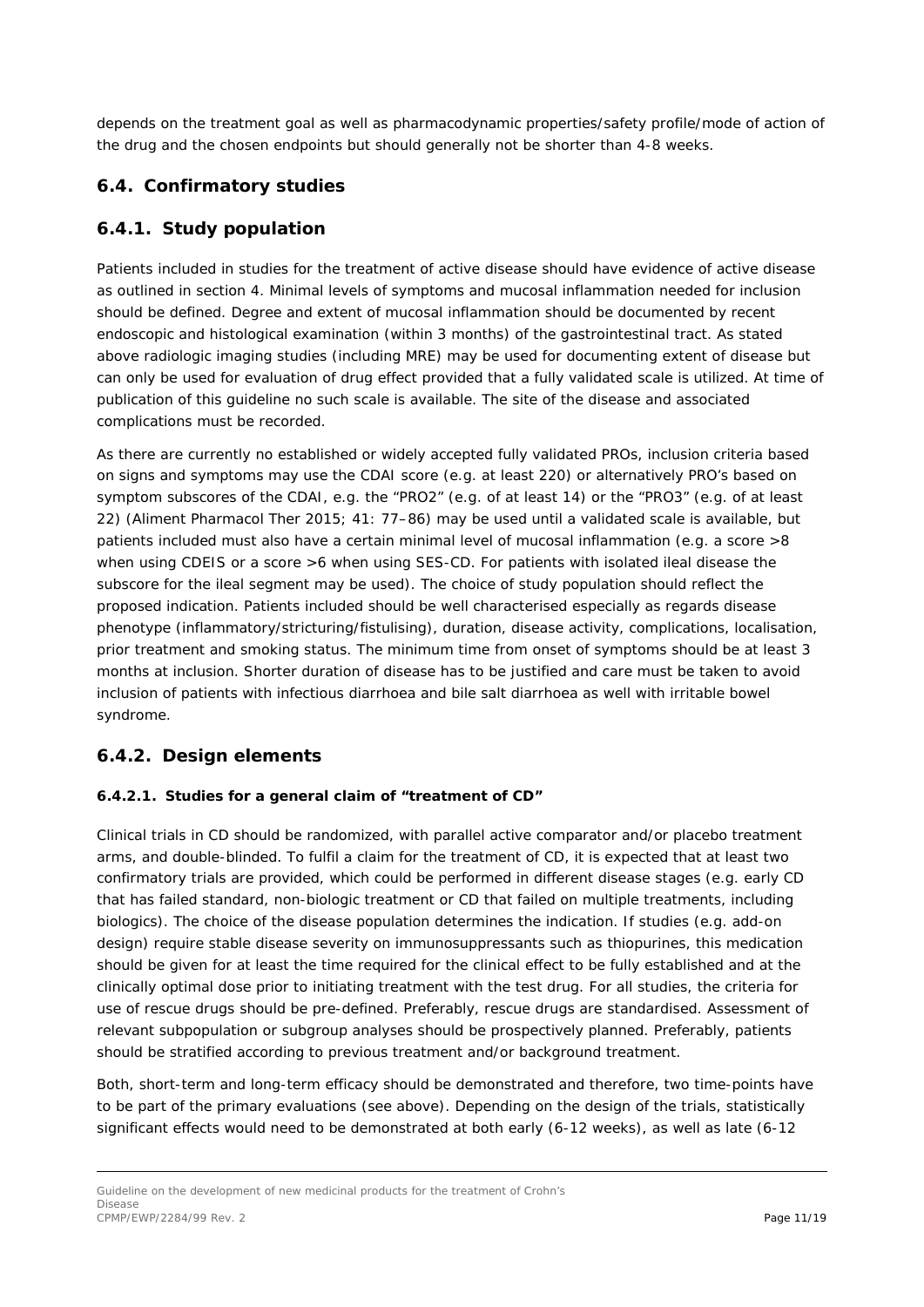months) time-points. Because mucosal healing usually takes longer than symptomatic improvement and remission, the timing of the evaluation of the endoscopic endpoints – depending also on the trial design chosen – may differ from the timing of the evaluation of the symptomatic endpoints.

For the demonstration of short-term efficacy ("induction of remission"), the duration of a study is usually 6 to 12 weeks but depends on the mode of action, magnitude and time course of effect related to the test drug. Shorter or longer study duration may be acceptable provided it is adequately justified. In all instances, the design should allow an assessment of the time to onset and maximal effect on the primary outcome.

Maintenance of efficacy should be demonstrated in long-term studies, either as an extension study of the previously mentioned short term studies maintaining blinding and randomisation (treat through design) or as a re-randomisation of responders in the previously mentioned studies to either placebo or test drug (randomised withdrawal study). In both instances, the total duration (including the shortterm phase) should be at least 12 months. Whereas the treat through design is ethically problematic for placebo-controlled studies as it would subject patients to a total of 12 months of placebo, it is a viable option for active controlled studies. It may be advisable to restrict the use of placebo control for a maximum of 6 months (with adequate escape procedures at intermediate time-points) and to also include an active control for the demonstration of long-term efficacy. The comparison to the active control could be descriptive only, in case long-term placebo-controlled data in a re-randomisation design are also available, but has to show superiority, or non-inferiority to the active comparator in confirmative manner, in case such data are not available.

Re-randomisation to placebo treatment of patients having responded to an initial course of therapy causes less ethical concerns. However, the re-randomisation strategy usually requires the recruitment of a higher number of patients, due to the fact that the studies have to be powered for the final (52 week) evaluation, and the non-responders will be excluded from the re-randomisation.

#### *6.4.2.2. Studies for an intended claim of either "Induction of remission" or "Maintenance of remission"*

As indicated in Section 5, an applicant may choose only to pursue a claim of either "induction of remission" or "maintenance of remission" where this is appropriate for the mechanism of action of the new product and its anticipated safety and efficacy profiles. For a claim of induction of remission, the requirements are not different from what has been stated in the previous section (apart from the requirement of long term studies which obviously are not required). For a claim of "maintenance of remission" it needs to be demonstrated that patients being in complete remission at study entry remain in remission throughout a full 52-week study period. If also responders and not only patients in remission are included in a randomized, placebo-controlled withdrawal study, the statistical analyses would have to be powered to show efficacy for those patients being in remission at study entry to support the claim of "maintenance of remission".

#### <span id="page-11-0"></span>**6.4.3. Choice of comparator**

The choice of comparator will depend on the setting for which the drug is being developed. In order to support a first line indication in the treatment of active CD, it is necessary to provide a direct comparison with current generally accepted standard first line treatment. Unless the study is aiming at demonstrating superiority against an existing treatment, it is critical that assay sensitivity can be demonstrated, ideally by adding a placebo arm (if ethically justifiable, ref. ICH E10).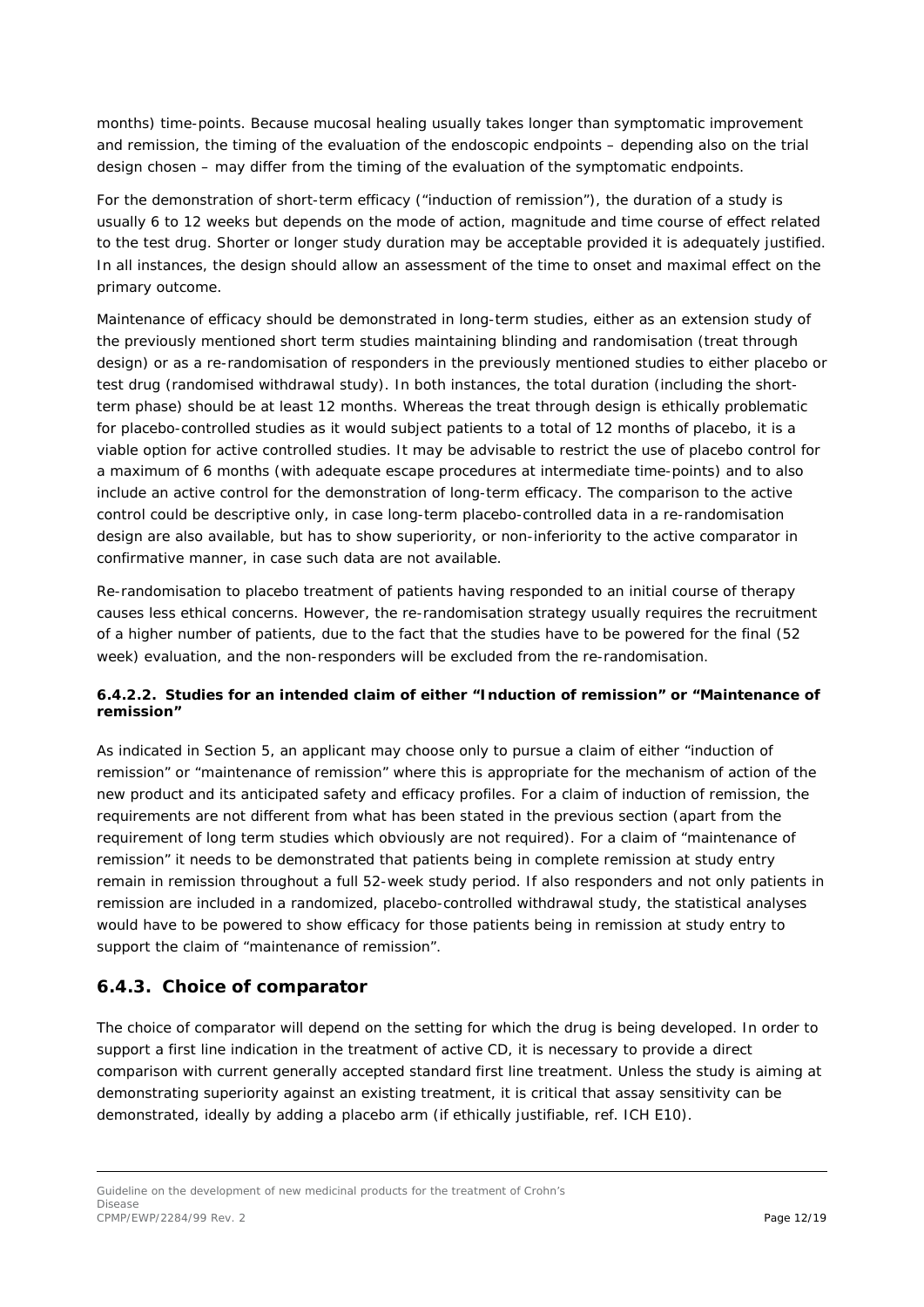For a second line indication (after failure or intolerance to primary therapy), placebo is an acceptable comparator (monotherapy or add-on to established therapy) but depending on the exact target population, an active comparator may also be required. In case of add-on, the established therapy is continued as background therapy (if no intolerance to the established therapy and if some residual benefit is reasonably possible) in both arms. Failure of first line treatment should be clearly defined (please see chapter 4).

In long-term randomised withdrawal studies, aiming at demonstrating maintenance of efficacy, placebo is, as previously stated, the relevant comparator (if ethically justifiable). In this setting, an active comparator is less useful as the study population specifically is selected for a favourable response to the test drug.

As mentioned above, the inclusion of active comparator into clinical trials studying long-term treatment appears to be more easily implemented in designs without re-randomisation ("treat-through").

### <span id="page-12-0"></span>**6.4.4. Previous and concomitant treatment**

Patients with CD usually receive maintenance treatment and should in general be allowed to continue with these during a trial in active disease as background therapy. Changes in background therapy may be an intercurrent event (please see above) that can complicate the estimation of the treatment effect. The duration and dose of concomitant treatment prior to inclusion should be defined. Treatment with AZA/MP requires stable doses for at least 3 months. When concomitant treatment is not to be allowed, adequate washout period should be defined. For newer immunomodulating agents, that may have prolonged action, an adequate washout period based on the pharmacodynamic effect of these agents should be ensured. For a refractory population, it should be ensured that patients have received optimal treatment before randomisation. A minimum duration and dose of previous (baseline) medication should be defined. For a second line indication in moderate and severe disease, this would usually imply corticosteroid use at baseline. History of previous use of corticosteroids or immunomodulators is of little relevance, as most patients diagnosed with CD will have used these medications at some time during the course of their disease. Such previous use should not be confused with refractoriness. Dependency/refractoriness to previous treatment should be pre-specified and defined as previously mentioned. Antibiotics should normally be excluded.

#### *6.4.4.1. Concomitant steroid treatment*

Patients entering early treatment phase while on steroids should either remain on a fixed dose for the duration of the short-term study (provided that this does not pose a safety risk to the patient), or preferably have their steroids tapered according to a fixed schedule. Patients who have not had their corticosteroids tapered before or within the early treatment phase should have their steroids tapered within 12 weeks after entering the maintenance phase (i.e. during the first 12 weeks of the maintenance phase). Tapering schedules should be standardised. Usually tapering can be done at a rate equivalent with 2.5 to 5 mg of prednisolone/week.

### <span id="page-12-1"></span>**6.4.5. Statistical considerations**

Choices made regarding statistical analysis, including the handling of missing data, must be aligned with the agreed target(s) of estimation (please refer to section 5.3). These must be pre-specified and fully justified in the study protocol.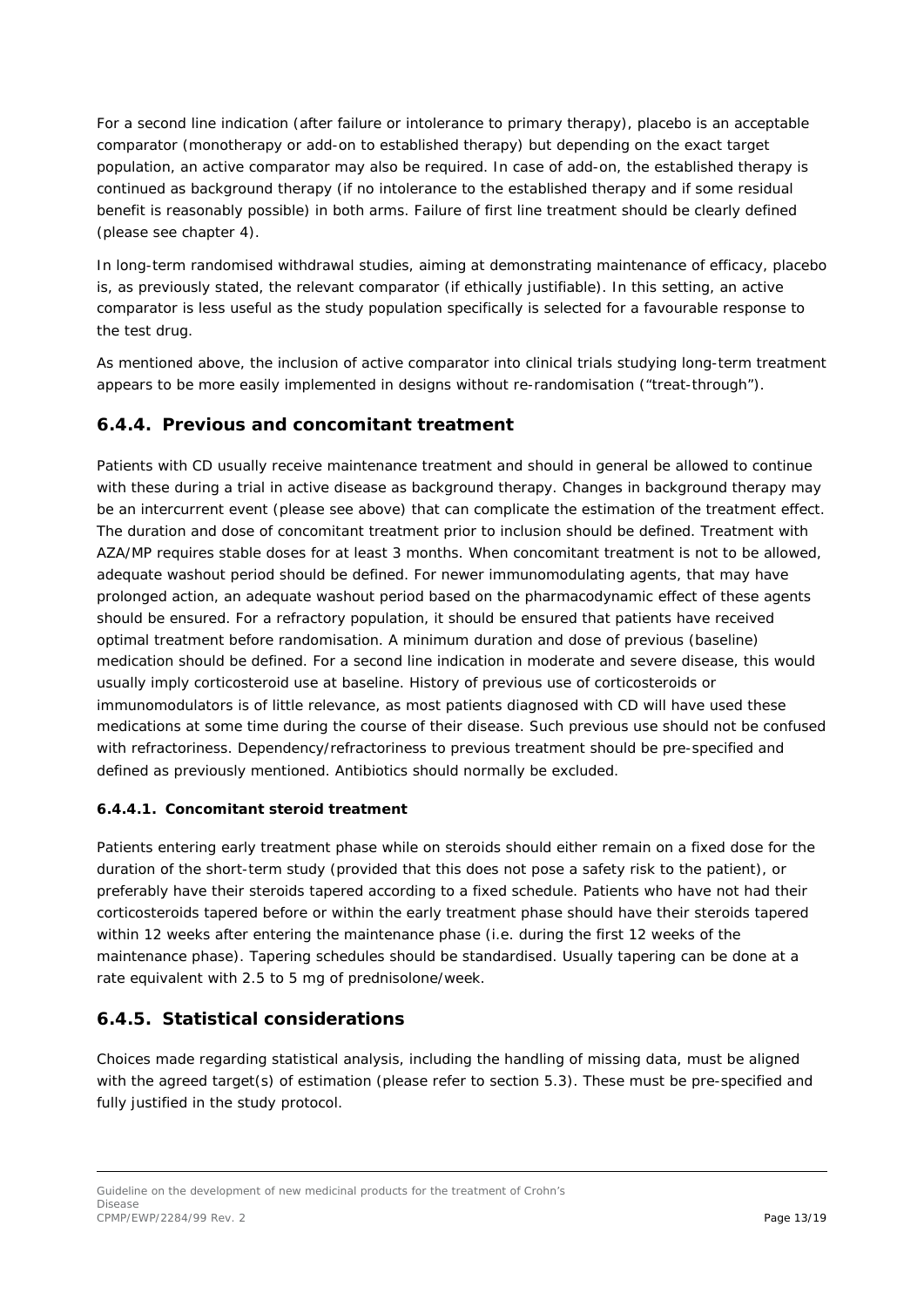It is of utmost importance that all efforts are made to collect the necessary data to align with the agreed targets of estimation. For the estimands of primary interest, where occurrence of a specific intercurrent event is considered a treatment failure (composite strategy), data for the clinical outcome variable after the intercurrent event is not needed for estimation. However, those data might still be required for estimation of estimands reflecting other scientific questions of interest, e.g. if it is of interest to estimate the treatment effect on symptoms measured as a continuous variable, using the treatment-policy strategy to reflect use of additional medication.

It is also important to differentiate between intercurrent events and missing data. In particular, refusal to undergo repeated endoscopy might play a role, especially in trials in which endoscopy will be undertaken up to 3 times within a year. However, while refusal of endoscopy results in missing data irrespective of the definition of the estimand, it is not an intercurrent event and missing data for these patients needs to be handled in the statistical analysis, in accordance with the target of estimation. For example, even if treatment discontinuation is to be considered as non-response, missing data for patients who are still on treatment but did not undergo endoscopy should still be imputed, for example using multiple imputation based on remission probability of patients still on treatment (possibly taking additional covariates into account).

For a general claim "treatment of CD", short as well as long-term efficacy should be demonstrated. Thus, assessment of short- and long-term efficacy are considered co-primary and no adjustment for multiplicity is nessary. In case a study is intended to demonstrate either induction OR maintenance of remission, a multiplicity issue may arise and should be addressed.

## <span id="page-13-0"></span>**7. Safety aspects**

### <span id="page-13-1"></span>*7.1. Specific effects*

Identified adverse events should be characterised in relation to the duration of treatment, the dosage, the recovery time, age and other relevant variables. A major category of products used in the treatment of CD acts as immunomodulators. Therefore, special attention should be given to the possibility of occurrence of serious infections, autoimmune diseases and the tumour facilitating/inducing potential of these products. As CD affects young women of childbearing potential, special attention is warranted in this population.

### <span id="page-13-2"></span>*7.2. Long-term effects*

Given the potentially long-term use of drug therapy in CD, data on a large and representative group of patients for a sufficient period of time should be provided. The administration of new biologicals (e.g. cytokines, anti-cytokines, monoclonal antibodies) may trigger the development of antibodies. Therefore, it should be investigated 1) if binding-antibodies and/or neutralising antibodies against these products develop during treatment and 2) if these antibodies have an impact on the long-term efficacy and safety of the product. Concomitant use of immunosuppressants in add-on studies may increase the risk for serious adverse events, including opportunistic infections and malignancies and decrease the ability to detect immunogenicity. It is important to register all use of these agents in trials with new immunological treatments. Furthermore, it is important to get information on retreatment outcomes even after a longer time interval without treatment with a specific drug. This should be considered as part of post marketing commitments.

Guideline on the development of new medicinal products for the treatment of Crohn's Disease CPMP/EWP/2284/99 Rev. 2 **Page 14/19**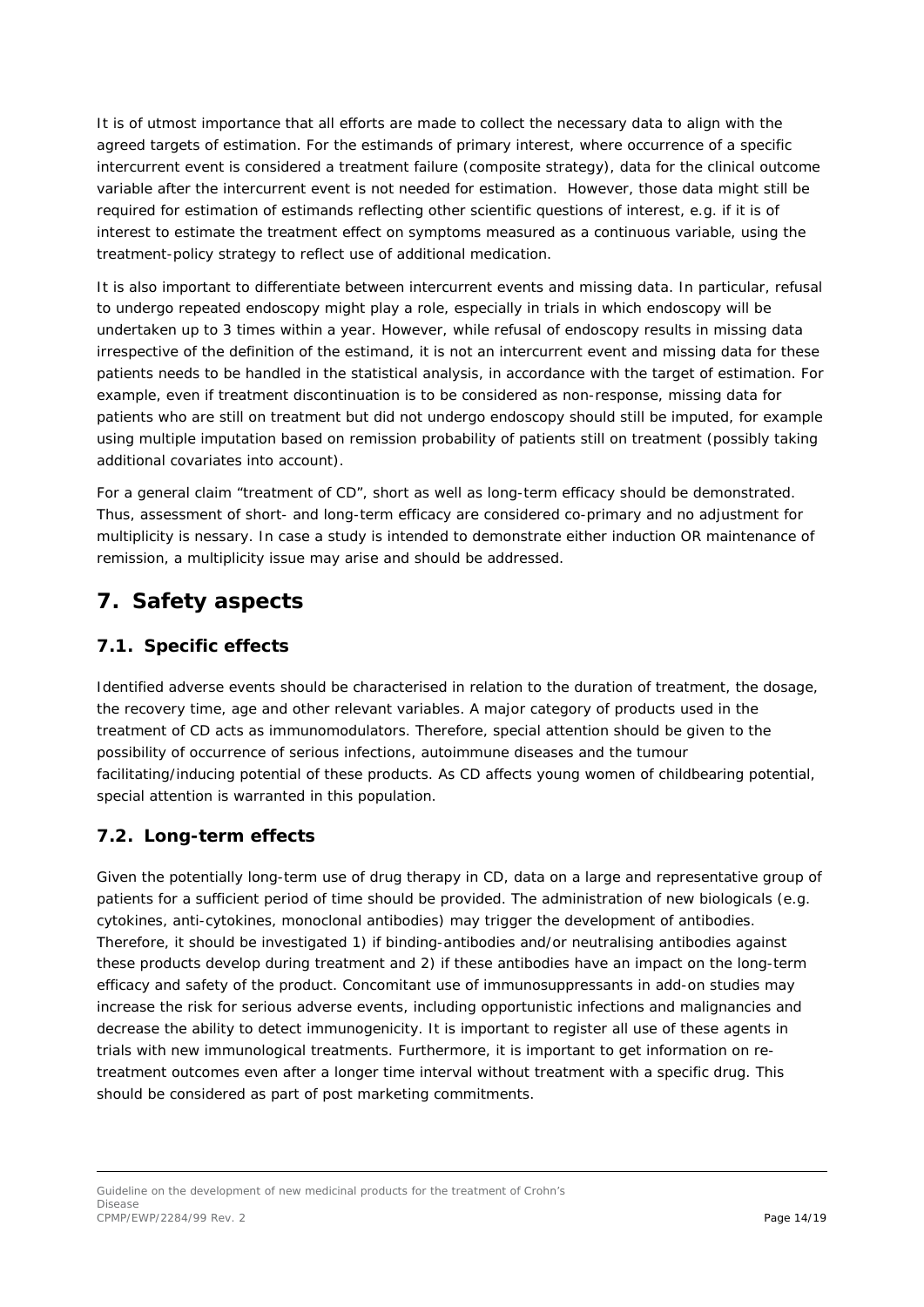### <span id="page-14-0"></span>*7.3. Studies in special populations*

#### <span id="page-14-1"></span>**7.3.1. Studies in paediatric patients**

CD is similar in adult and paediatric patients in terms of overall disease pathology and progression and possible treatment targets. However, paediatric forms of IBD are characterised by a more complicated disease course with higher inflammatory activity and higher need for corticosteroids and immunosuppressive therapy. Subsequently children have a higher cancer risk, longer duration of disease, severity or extension of disease compared with adult-onset IBD. In addition, paediatric patients with Crohn's disease are at increased risk of growth failure, retarded puberty, and reduced peak bone mass due to factors such as undernourishment, and pro-inflammatory cytokines.

Pediatric CD is rare diease and younger children (under 6 years of age) may develop a different disease phenotype compared with adolescents or adults. The clinical development program should include children from 2 years of age and older unless there are significant safety concerns or signals (occurrence of significant adverse events in juvenile animals or adults or additional immune deficiency) that preclude the inclusion of certain age groups, or unless there is evidence that the product is not likely to be effective or beneficial in certain age groups. Younger children <6 years of age should have been genetically tested for known immunological defects and in- or excluded depending on the defect. Due to marginal differences to adult disease inclusion of adolescents with CD into trials with adults can be considered. In general, paediatric patients with moderate to severe disease activity should be included to enable demonstration of sufficient treatment response.

Given the long-term nature of treatment and the importance of adherence to treatment plans, there is a need to develop age-appropriate formulations for children and to demonstrate their acceptability in studies. In this regard, please to refer to the EMA paediatric formulation development guideline (EMA/CHMP/QWP/805880/2012 Rev. 2) in section 3.

#### *7.3.1.1. Pharmacokinetic and dose finding studies in paediatric patients*

It is well known that age-related differences in PK may be very large and non-linear, especially when inclusion of the youngest age groups is considered. As explained in more detail in the Guideline on the role of the pharmacokinetics in the development of medicinal products in the paediatric population (EMEA/CHMP/EWP/147013/2004 Corrigendum) in the paediatric studies the starting dose per age or weight group and final dose should be selected taking into account all available PK, PD or other (preliminary) data from adults and/or children. In contrast to the PK Guideline it is preferred to apply population PK modelling on the basis of all available data, because this approach allows for an extensive covariate analysis in which the influence of weight, age and other covariates is quantified. It is emphasised that obtaining PK data in all age groups is prerequisite for this purpose. The results of this covariate analysis can be used in case a certain exposure (AUC or  $C_{trough}$ ) for instance from adults is aimed for, to identify whether different mg/kg doses per age group may be needed to reach the same exposure across the entire paediatric age range.

In addition to the optimisation of posology for subgroups in which the exposure differs from the overall study population and/or is more difficult to predict (i.e. the lower part of an age range), it is emphasized here that particular attention should be paid to the entire age range including the extremes of age receiving the specific product. In addition to the PK Guideline, dose adjustments should be allowed in case of sub-target trough or AUC levels to adjust for remaining (inter individual) variability, as there is increasing evidence in adults that precision based dosing may increase efficacy of treatment. Also, recommendation on the need for individual dosing and dose adjustment in case of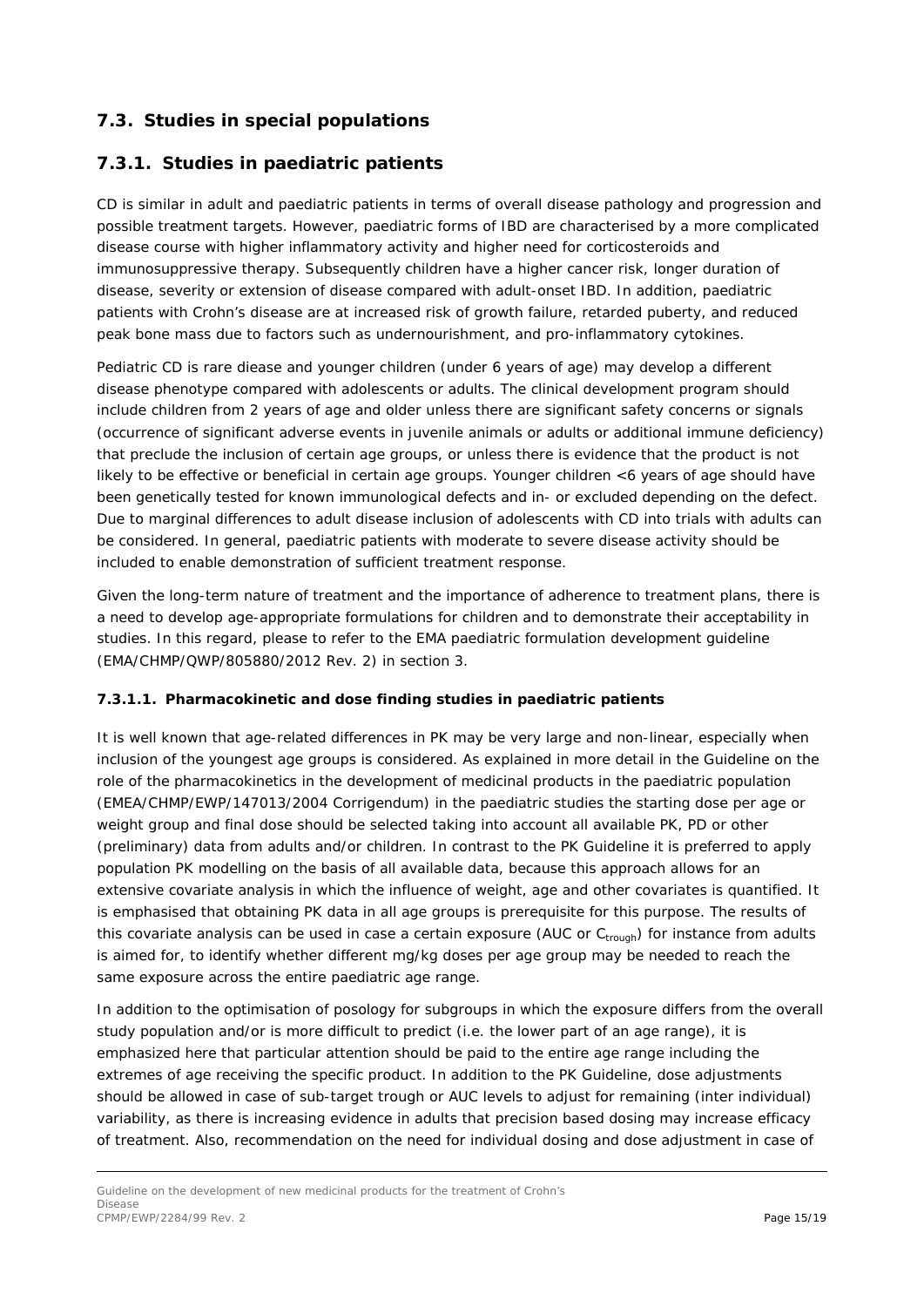sub-target trough or AUC levels in non-responders should be made based on the results obtained during studies.

#### *7.3.1.2. Efficacy in paediatric patients*

Studies in children should aim for achieving remission without side effects on growth and maturation. Remission should be defined as symptomatic remission accompanied by endoscopic MH.

For induction/maintenance trials representative changes in mucosal appearance are expected, therefore endoscopy is required.

Symptomatic response alone is not considered acceptable in children, based on the fact that IBD is a chronic disease with potential serious consequences. In studies, representative changes in mucosal appearance are expected to be evaluated by endoscopy.

Endoscopic MH and disease activity scores (similar to adults) should be used as co-primary end points in clinical studies. Paediatric patient reported outcomes (pPRO) should be used as co-primary endpoint (instead of activity scores) as soon as a validated tool is available. If adolescents are to be included in adult studies, adult PRO endpoints could be used for adolescents.

Currently most used clinical indexes - the Paediatric CD Activity Index (PCDAI) and its modifications (e.g. wPCDAI) are not optimal for study purpose and the use of this index as the only primary endpoint for future studies is not recommended. However, until properly developed and validated patientreported outcome measures of Crohn's disease symptoms are developed, new studies for drug approval in children may use prior standard measures (e.g., PCDAI).

The PDCAI also contains the parameter of growth velocity, which would have to be evaluated separately, if a validated pPRO is finally used. Improved growth pattern, height velocity beyond six months or finally normalised growth remains an important secondary endpoint in children.

In line with adult studies magnetic resonance enterography (MRE) and the derived scores can be used to aid diagnosis (especially also for extraluminal and upper GI disease), but can currently not be accepted as outcome, until final validation is available. MRE is preferable to computed tomography enterography (CTE) in children due to considerable X-ray exposure of CTE.

Extra-intestinal manifestations are more common in the paediatric population and response with regard to these is an important secondary endpoint as well.

Provided both efficacy and safety of the new medicinal product are acceptable in adult patients, a paediatric study with a limited number of study patients should be conducted.

#### **7.3.1.2.1. Strategy and design**

In situations where extrapolation of efficacy is not possible, the parallel group design provides the most robust evidence for efficacy and safety and is the preferred design. Ideally, randomised placebo or active comparator controlled trials should be conducted for efficacy evaluation.

There are ethical concerns about the use of placebo when safe and effective alternative treatment is available. Depending on the outcome of the extrapolation exercise, two-arm non-inferiority studies without a placebo-arm could be acceptable provided that the selected comparator can be justified on the basis of a well-established efficacy, and an appropriately justified non-inferiority margin can be predefined (see Guideline on the choice of the non-inferiority margin, EMEA/CPMP/EWP/2158/99).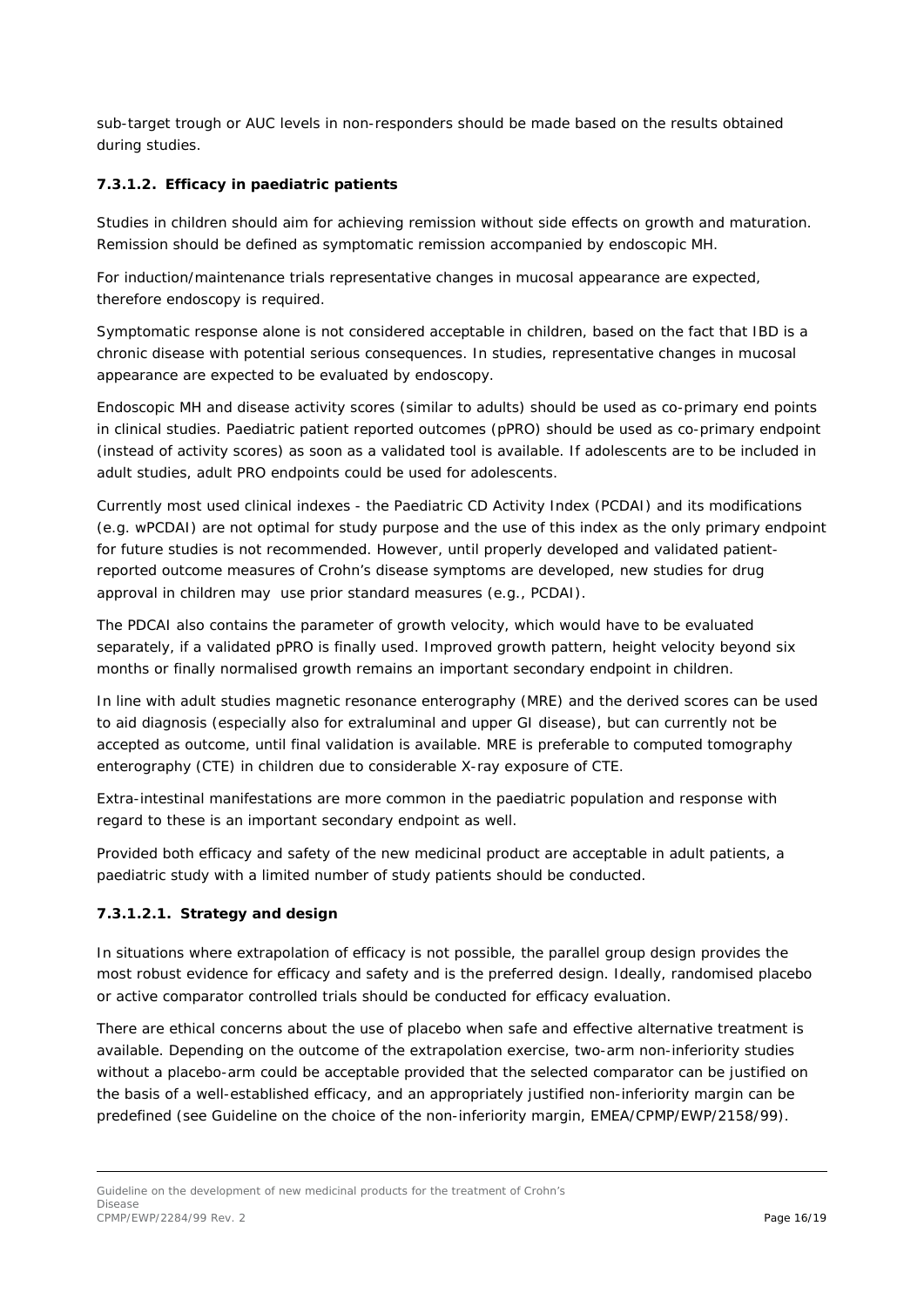In case the use of a placebo control group is considered necessary, depending on the outcome of the extrapolation exercise and in particular where there is no data from adults all efforts need to be made to assure that the patient is not exposed to more than minimal risk. For example, randomisation can be set with unequal allocation with fewer patients in the placebo arm, especially in case where there is a control active treatment arm in the trial. Patients in the placebo arm are not left untreated, as standard of care medication will be available to all patients recruited in the trial.

It is acknowledged that there is a limited pool of patients available for clinical trials in CD and treatthrough design (see relevant adult section) will be acceptable. In addition, combined trial designs for induction and maintenance of remission can be accepted. Nevertheless the design has to be adapted to allow interpretation of results in both phases and an element of dose-comparison may be built into a maintenance phase considering that the dose may not be the same for achieving as for maintaining remission. Dose-finding aspects in long-term treatment should be addressed.

#### *7.3.1.3. Safety in paediatric patients*

Collection of safety data will always be required to identify any unexpected age-specific safety events. For the confirmation of efficacy and to evaluate safety in larger populations long-term post-marketing observational studies (i.e. registries) may be used.

Special attention should be paid to the fact that the spectrum of adverse reactions might differ in children in comparison to adults. Therefore, drug levels should be taken into account. Post-study/postauthorisation long-term data (e.g. while patients are on chronic therapy / during the post-therapy period) are necessary to determine possible effects on maturation and development.

If there are concerns on the medicine's impact on the immune system that cannot be addressed in the pre-clinical development or by studies in adults but can be answered by clinical studies in children (development of immune system, response to vaccination, etc.), appropriate studies or sub-studies should be conducted. This is particularly true for a drug with a new mechanism of action to be tested in younger children (e.g. less than 6 years old) where adequate measures to evaluate the potential impact of the experimental therapy on vaccination should be implemented.

For evaluation of effects on growth, an observation period of 2 years is recommended. Observation time with respect to maturation will vary depending on the age at inclusion and should therefore be justified by the applicant. The long-term evaluation of safety requires collection of data from larger number of patients for a longer period of time, potentially into adulthood. Long-term safety could be studied in open label extension studies and in post-marketing observational registry-type studies. The protocols for such studies should define and record the risks of the medicinal product. The registry should preferably be an established disease-based (rather than product-based) clinical registry and allow collection of long-term data from a sufficient number of patients treated with different medicinal products.

#### *7.3.1.4. Extrapolation of data*

Based on some similarity of the disease in adults and in children in terms of overall disease pathology and progression and possible treatment targets, extrapolation of efficacy and/or safety should be considered in order to spare children from unnecessary trials.

Application of extrapolation approaches may result in a reduction in the amount of data required and / or obviate the need for a formal efficacy trial. An extrapolation plan for paediatric development should be constructed where relevant, addressing the identified knowledge gaps and defining the amount of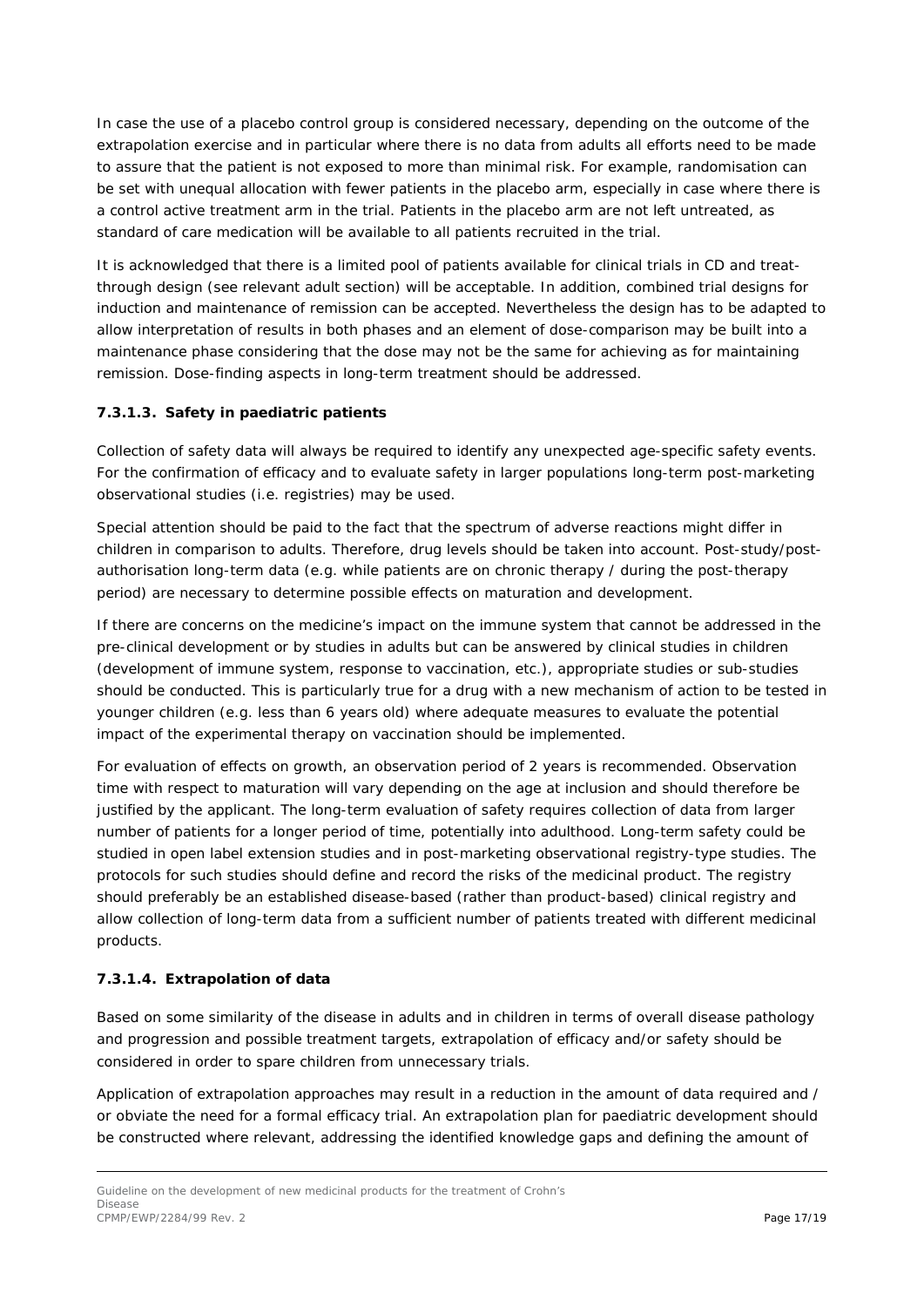new data needed (modelling and simulation, size of trial population, focus on subpopulations or certain age groups only, exploratory/confirmatory design of the study, randomised withdrawal, single-arm or uncontrolled trial). Usually, extrapolation has to be based at least on efficacy and safety established in adults and paediatric pharmacokinetic and pharmacodynamic data (including the PK-PD and exposureresponse relationship).

To justify and develop the extrapolation plan, the following factors will need to be considered carefully on a case by case basis:

- Whether the substance belongs to a well-studied pharmacological class for which several substances have already been granted a paediatric indication
- Whether a comprehensive amount of data has already been collected in adults with CD
- Whether a safe dose in children has been identified for the same medicinal product for other diseases.

Age, body weight, growth and sexual maturation should be taken into account for specification of the

extrapolation plan.

Extrapolation assumptions should be confirmed by re-evaluation of the extrapolation concept during development and by post-authorisation collection of real world safety and effectiveness data.

#### <span id="page-17-0"></span>**7.3.2. Patients with extra-intestinal manifestations**

Extra-intestinal manifestations occur in a subgroup of patients with CD. They can be classified into "reactive" symptoms associated with active CD and manifestations that occur independently of the inflammation (e.g. ankylosing spondylitis, pyoderma gangrenosum and primary sclerosing cholangitis). Separate studies are not needed in this subgroup but response to treatment should be monitored in trials and analysed separately. Primary sclerosing cholangitis is a pre-malignant condition and special consideration should be given to this patient population when included in trials with new immunomodulating agents.

### <span id="page-17-1"></span>**7.3.3. Fistulising, perianal CD**

The therapeutic goals of management of fistulising CD are to close fistulas and maintain their closure, to reduce the incidence of infections in persisting fistulas, and to limit the need for surgical interventions. Clinical studies in fistulising CD should reflect this. Patients included in the trials should have undergone proper surgical drainage. The primary endpoint should be closure of fistulas and maintenance of closed fistula without development of new fistulas or abscesses. The healing of fistula should be demonstrated by using imaging techniques. Currently magnetic resonance imaging (MRI) is the recommended technique to assess baseline inflammation/complications and to demonstrate internal as well as external healing of fistula. A definition of MRI based closure should be provided and justified. Reading of MRI images should be blinded and preferably done centrally.

Clinical assessment of drainage, however, is an important secondary endpoint as well as changes in the perianal disease activity index (PDAI) and reduction in surgical intervention. Symptom severity, endoscopic appearance of the rectum, number and localisation, as well as complexity of fistulas should also be registered baseline. For a first line indication, comparison should be made with standard treatment, i.e. antibiotics (metronidazole/ciprofloxacin). For the refractory population, comparison with immunomodulators and/or anti-TNF therapy is recommended. For an add-on indication, placebo is an